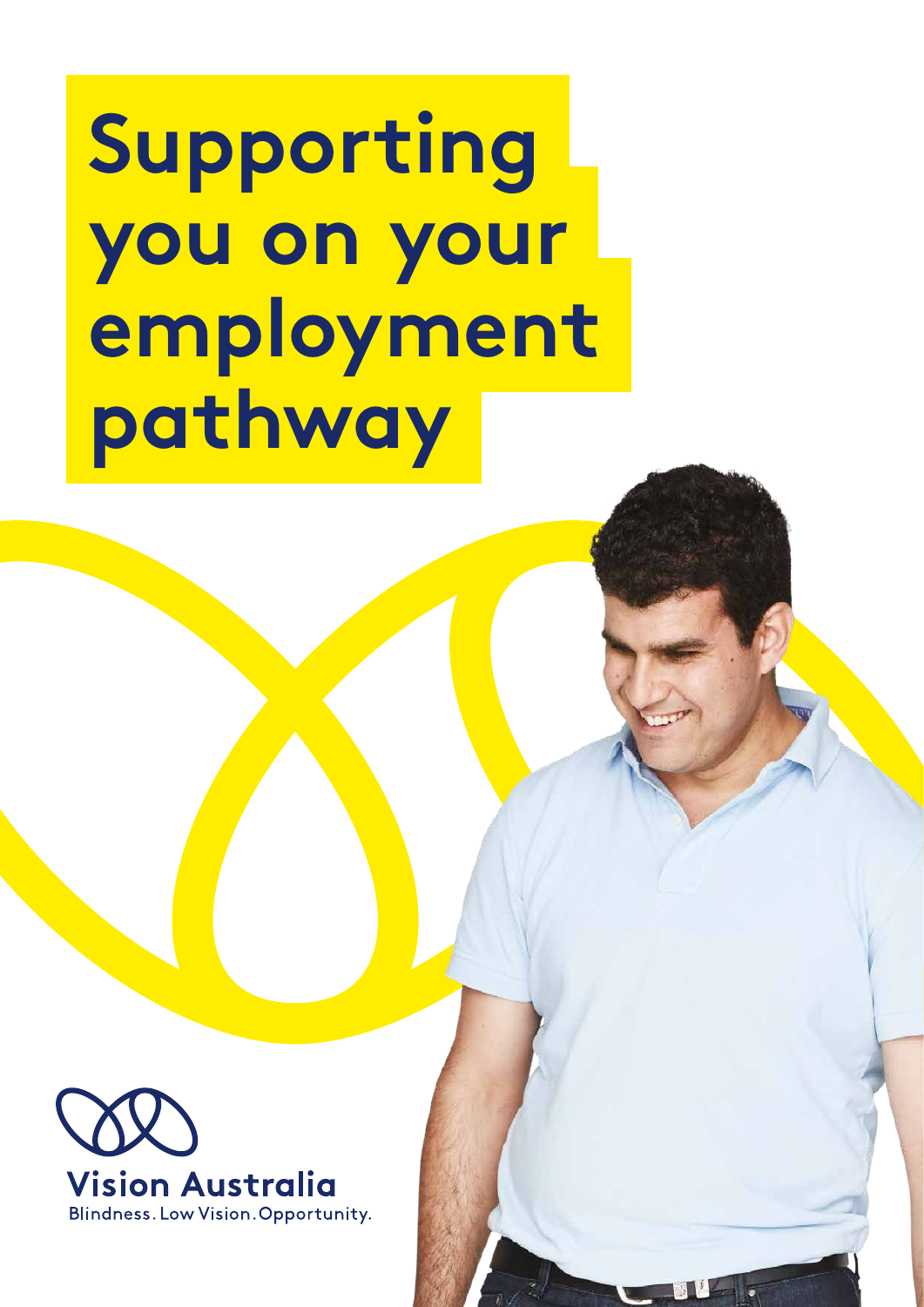

On the cover: **Fortunato,** Vision Australia client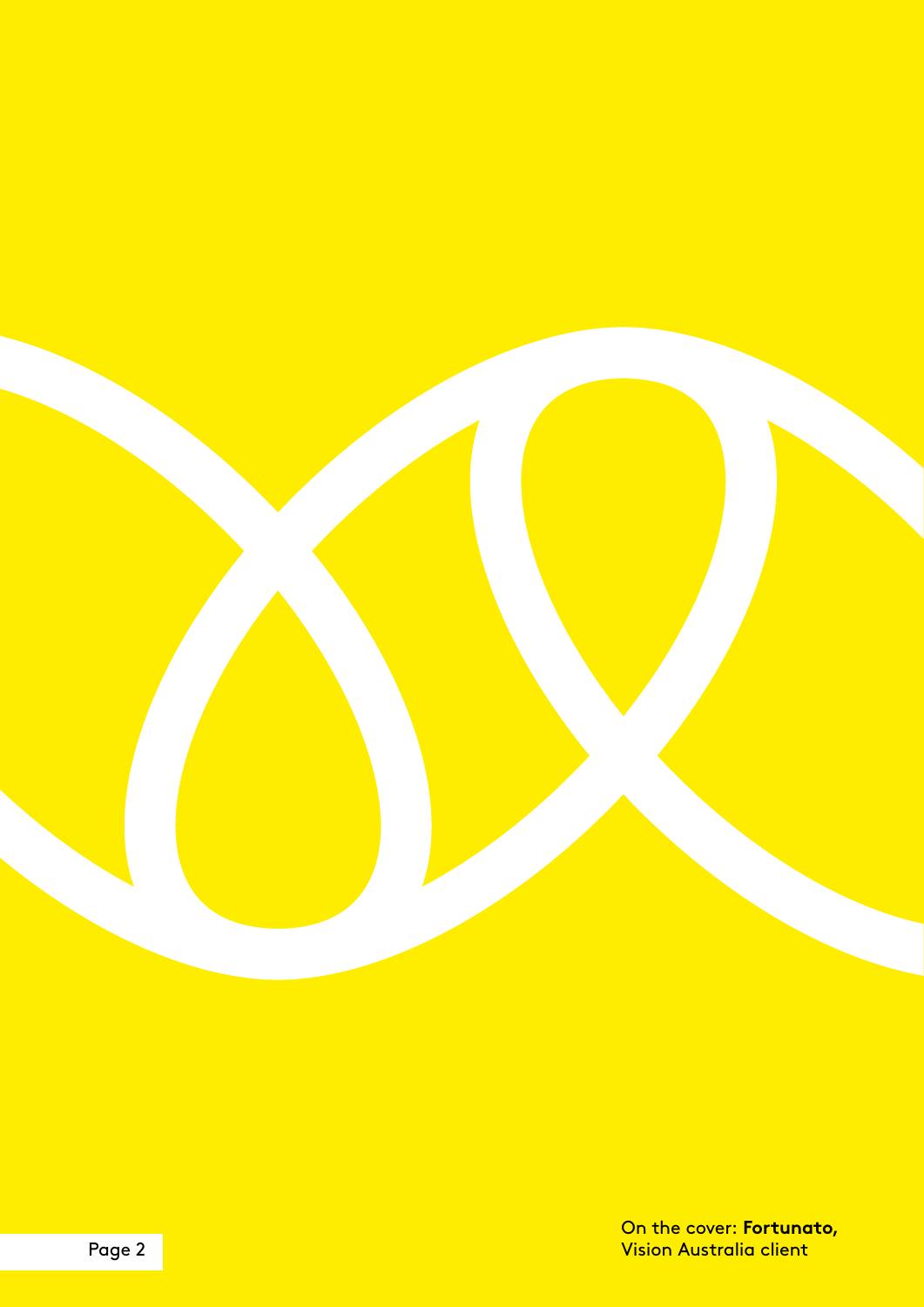## **Do you want to join the workforce, achieve more in your current role or find a new career?**

Work can be very satisfying. It provides financial security, builds social and professional networks, and helps boost knowledge and skills. Work also enables us all to make a contribution to the local community and be more in control of our own lives.

When you are blind or have low vision there can be challenges above and beyond those faced by other job seekers and employees.

Vision Australia is the leading national provider of vision loss support services. We help over 26,000 people and deliver specialised employment support for people who are blind or have low vision.

So if your aim is to get work-ready, find a job or make the most of the one you have, Vision Australia can help by tailoring a plan to your needs.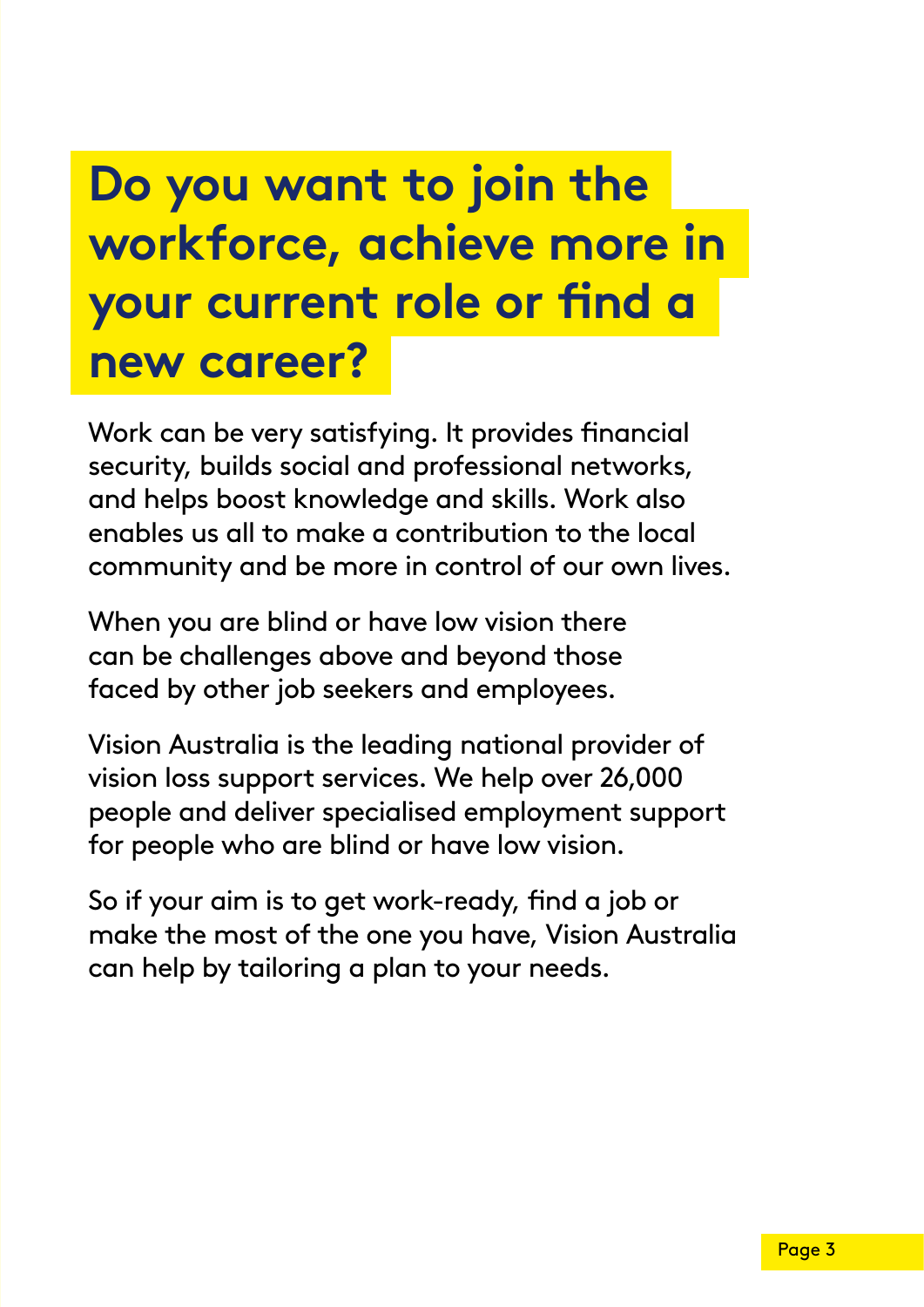### **Prepare for the career you want**

Vision Australia is here to support you to get ready for work. We can help you:

- Discover your potential and explore suitable career options
- Write your resume and apply for positions
- Create a professional development plan
- Find out about different workplaces and how they operate
- Recognise your strengths and increase your confidence
- Learn alongside others seeking employment and hear from people who are pursuing their chosen career
- Meet with quality employers to find out what they look for in their employees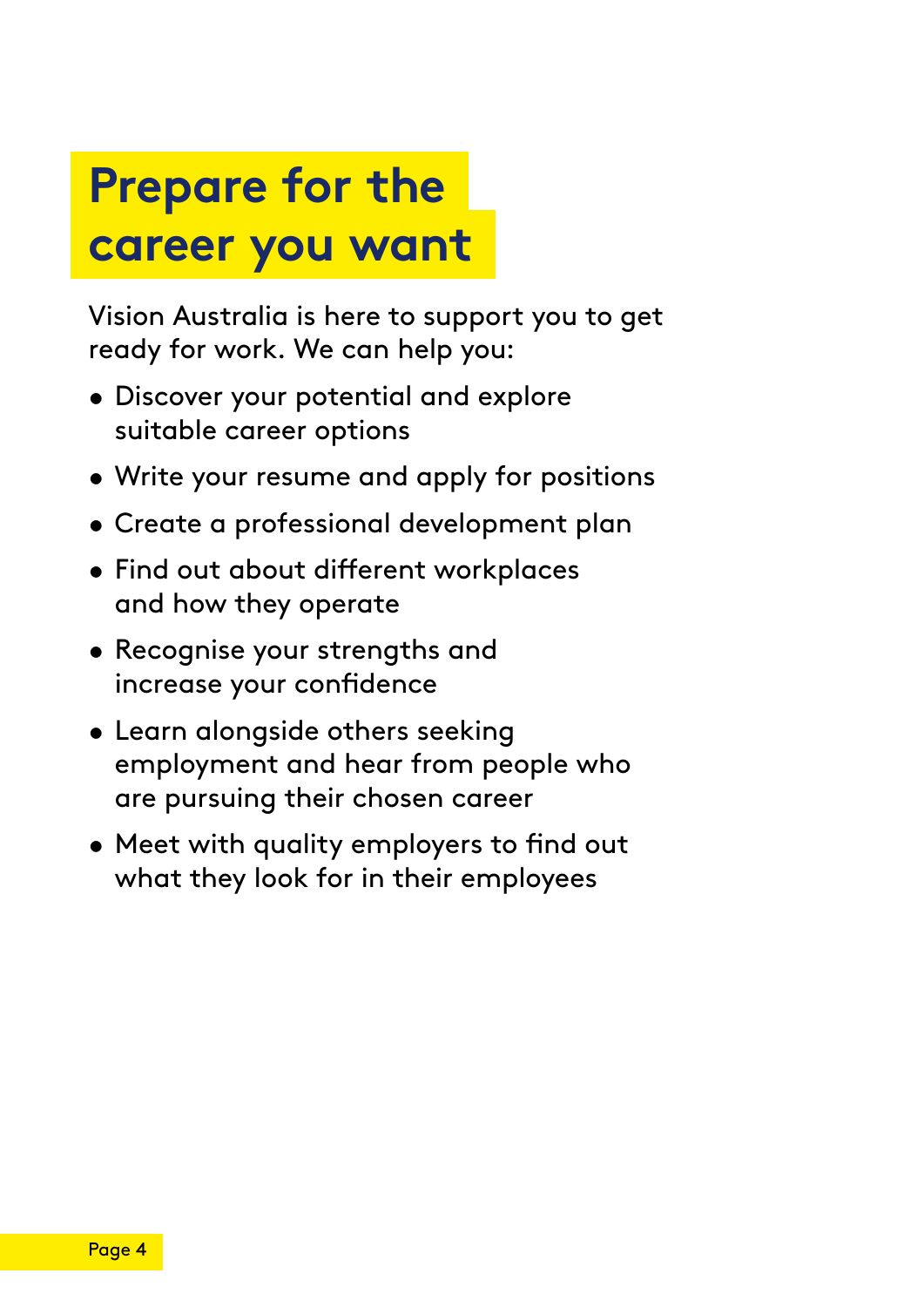## **Make the most of your current job**

You can get help to source funding for the right technology, equipment and training necessary to be your best at work.

Vision Australia can provide you with training so you can travel safely to and from work and also around the workplace.

We provide co-worker training to management and colleagues around working with people who are blind or have low vision.

If you are employed and you feel that your job is at risk because of your vision loss, you don't have to fight on your own. We can support you to advocate for yourself and to put new systems, equipment and skills in place so you can continue in your role.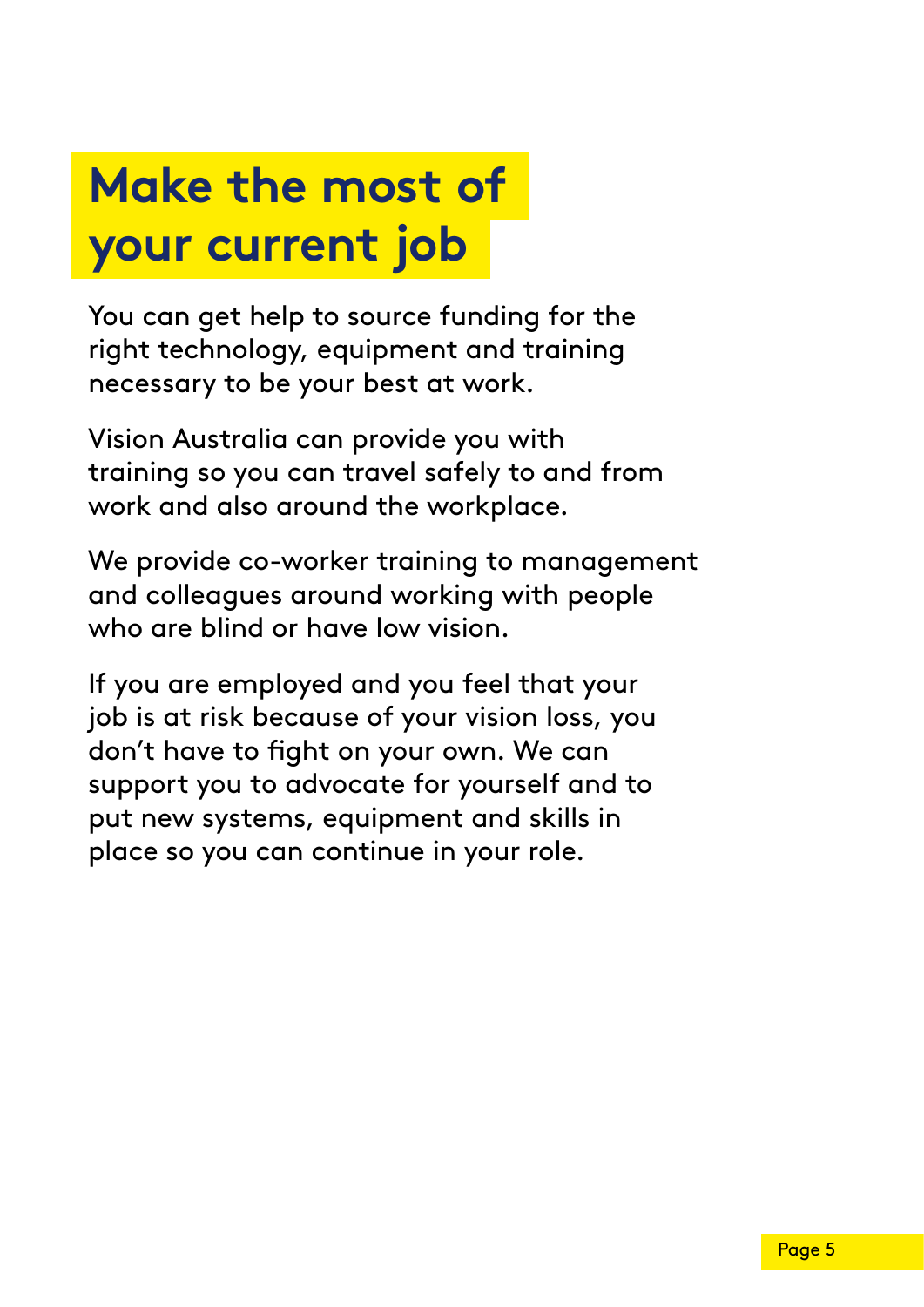#### **Build your career**

Everyone has their own aspirations. You will benefit from having a dedicated Vision Australia support person working with you to develop an individualised plan that sets out the steps to get what you want from life, including your career.

## **Funding**

You can access funding options for Vision Australia's services and support. These include the National Disability Insurance Scheme (NDIS) and Job Access. Talk to us about the options available to you and for help with the process.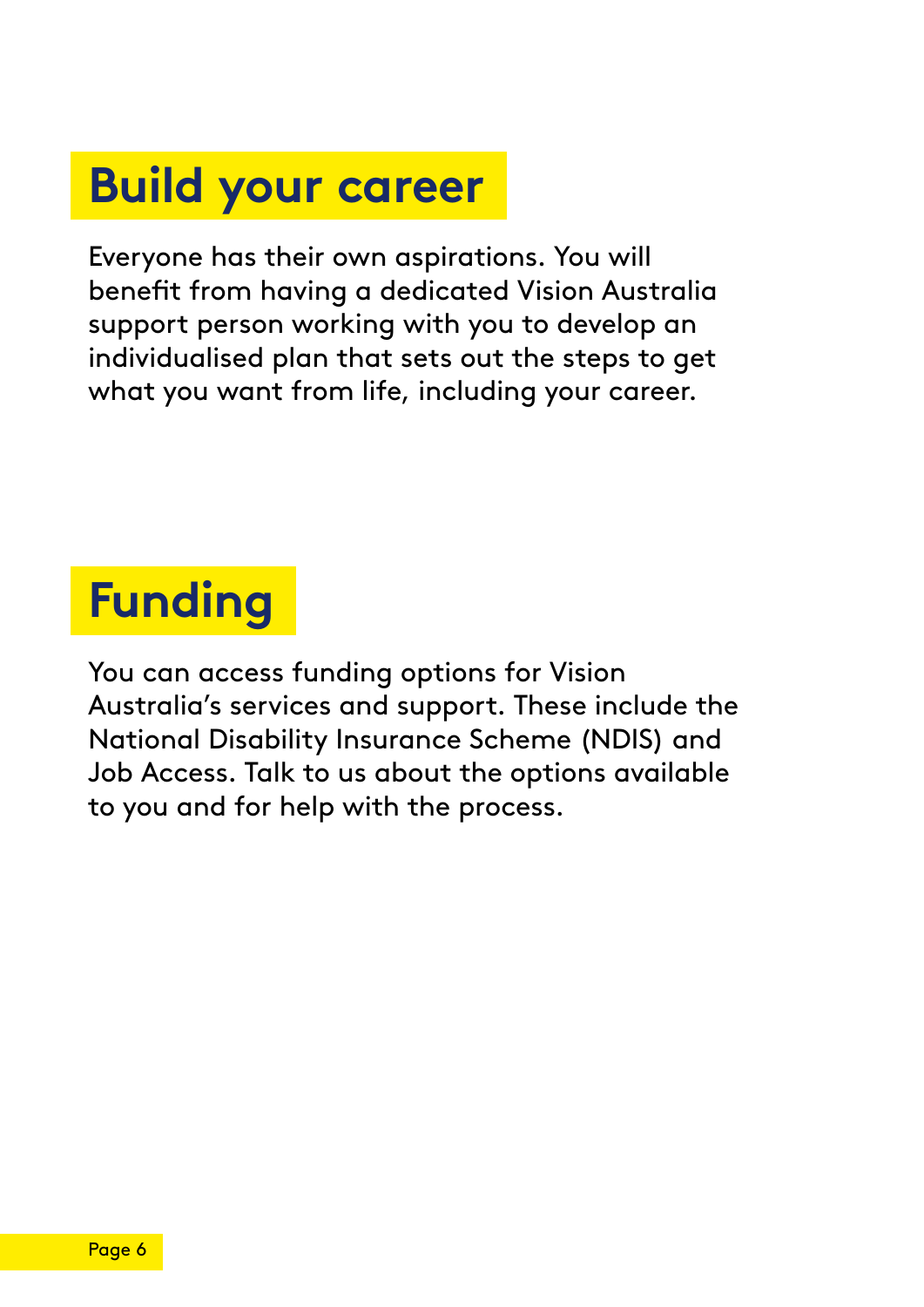#### **Career success story**

When Grant Uther reached out to Vision Australia, he was ready for a change. Now he's building a new career in customer service at Australia Post.

Grant worked with a Vision Australia employment consultant on identifying jobs that suited his skills and interests, resume preparation and mock interviews. "One of the biggest things was knowing how and when to disclose the fact that I had a vision impairment," Grant said.

Grant now has an adapted workstation, allowing him to perform his role as any other sighted employee would.

"The ZoomText has been what's really made the difference. It was organised through the Job Access scheme," he said.

"There's nothing his vision has stopped him completing in his role here. Every day he carries out his role to a high standard," Shakira, Grant's supervisor at Australia Post, said.

**Grant**, Vision Australia client